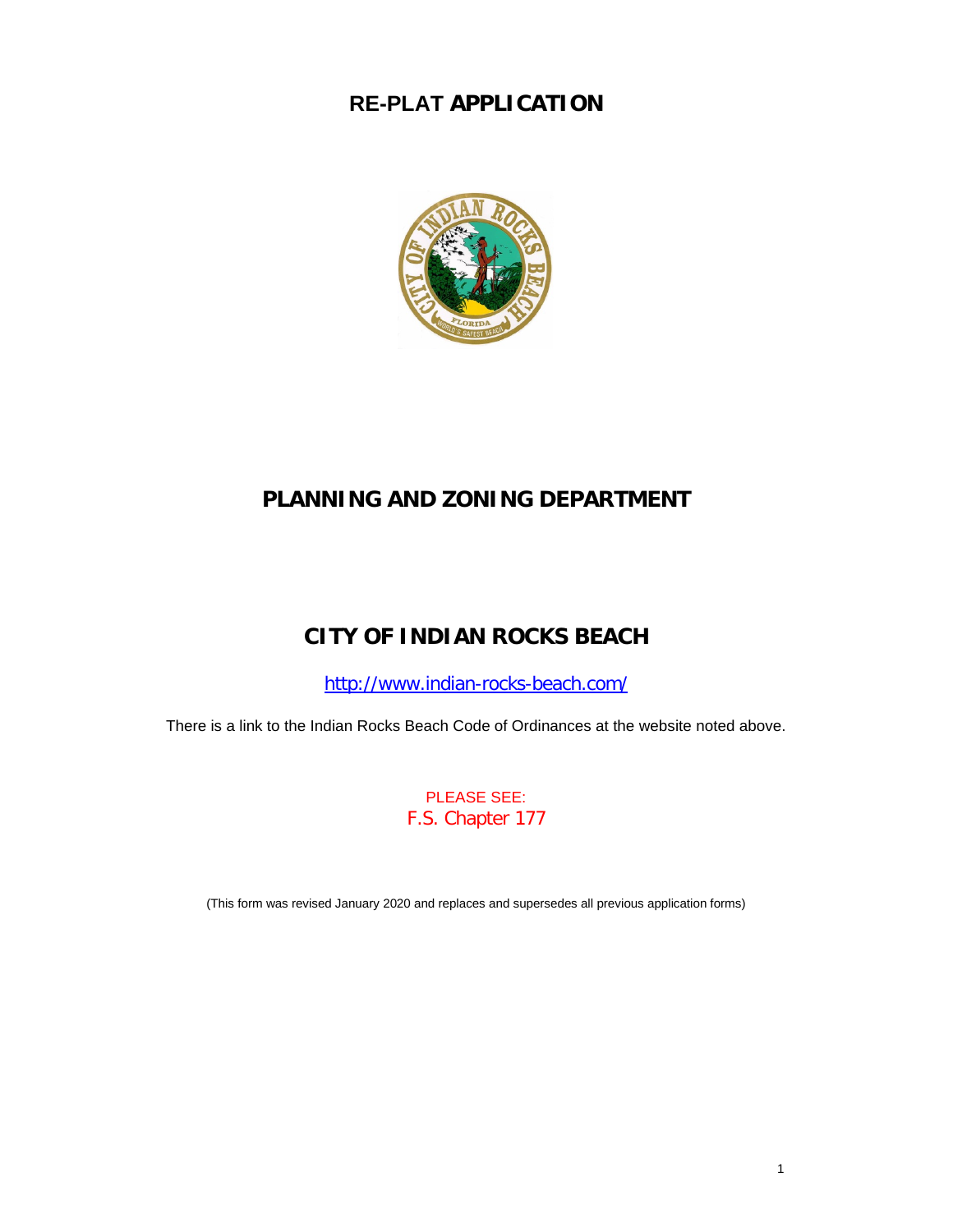## **REPLAT APPLICATION**

| Applicant Name: _______________________                                          | Date of Application:____________________                        |
|----------------------------------------------------------------------------------|-----------------------------------------------------------------|
| A. General Property Information                                                  |                                                                 |
| Parcel A                                                                         |                                                                 |
|                                                                                  |                                                                 |
|                                                                                  |                                                                 |
|                                                                                  |                                                                 |
|                                                                                  |                                                                 |
|                                                                                  |                                                                 |
|                                                                                  |                                                                 |
|                                                                                  |                                                                 |
|                                                                                  |                                                                 |
| Parcel B                                                                         |                                                                 |
|                                                                                  |                                                                 |
|                                                                                  |                                                                 |
|                                                                                  |                                                                 |
|                                                                                  |                                                                 |
|                                                                                  |                                                                 |
|                                                                                  |                                                                 |
| <b>B. Owner, Developer and Engineer</b>                                          |                                                                 |
| Is applicant the owner or developer of property? _______________________________ | (If applicant is not the owner, a Letter of Agency is required) |
|                                                                                  |                                                                 |
|                                                                                  |                                                                 |
|                                                                                  |                                                                 |
|                                                                                  |                                                                 |
|                                                                                  |                                                                 |